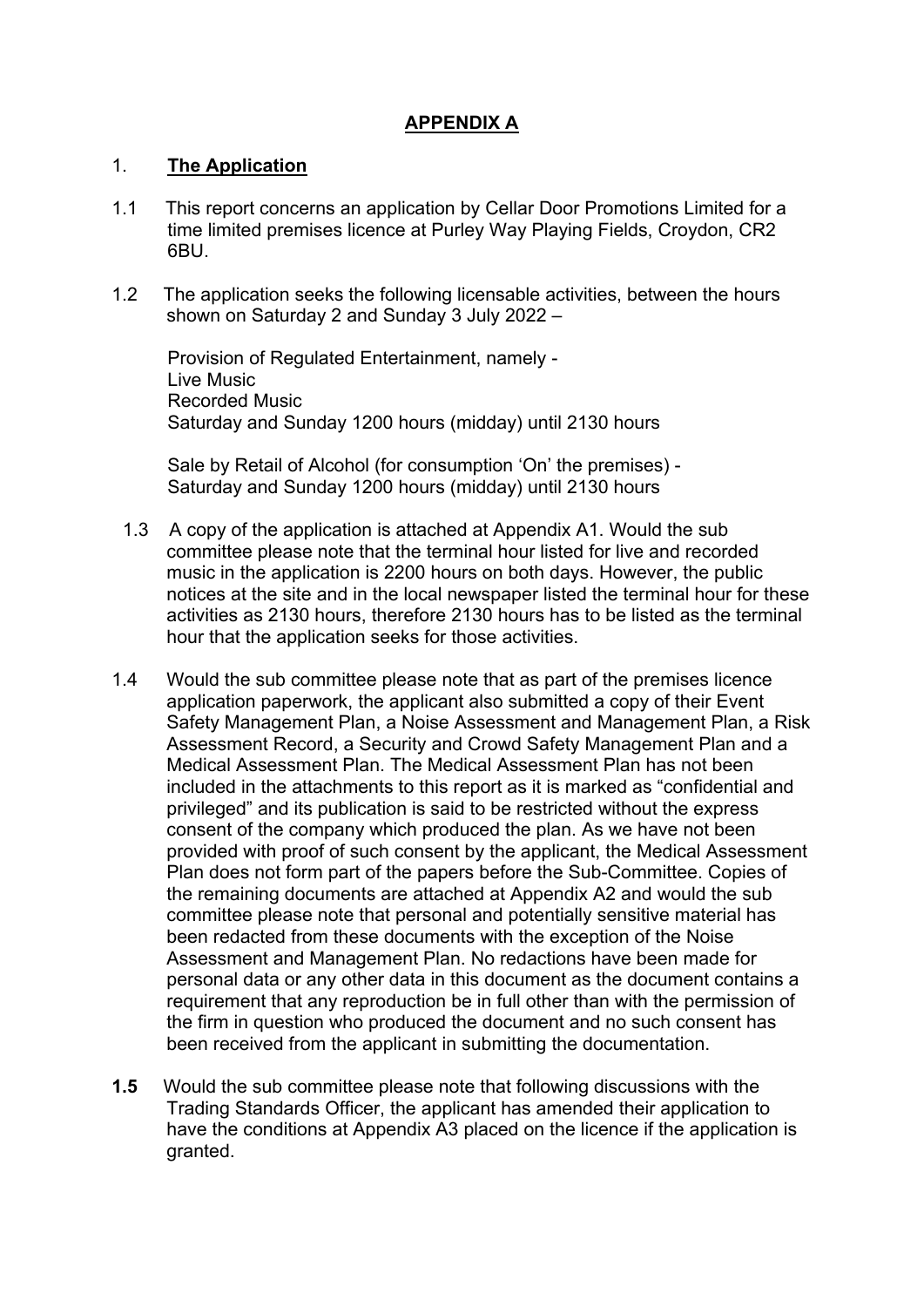# **2 Promotion of Licensing Objectives**

2.1 The applicant provides details under the heading Licensing Objectives in their application of the steps they intend to take to meet the four licensing objectives. These steps would in turn, where applicable, be made into conditions to be attached to the premises licence, if the variation application is granted.

# **3 Relevant representations**

- 3.1 Representations have been received on the application by local residents and Ward councillors and copies are attached at Appendix A4.
- 3.2 In addition, representations have been made on the application by the Police as a Responsible Authority under the Licensing Act 2003 and a copy is attached at Appendix A5. In addition, the Police subsequently submitted further information in support of their representations in the form a witness statement and this is also included at Appendix A5.
- 3.3 The applicant has been provided with a written copy of the representations made and the further information submitted by the Police.

# **4 Policy Considerations**

4.1 Under the terms of the Act, the Council has published a Statement of Licensing Policy. This is available on the Council website at [www.croydon.gov.uk](http://www.croydon.gov.uk/) . Hard copies are also available from the Council's Place Department and copies of the policy will also be available at the licensing sub committee hearing. The following paragraphs from the Statement are considered particularly relevant with regard to this application.

4.8 The fundamental principles of the Act and its accompanying guidance are that nothing in this 'Statement of Policy' will:

 undermine the rights of any person to apply under the 2003 Act for a variety of permissions and have each application considered on its individual merits, or,

 override the right of any person to make representations on any application or seek a review of a licence or certificate where they are permitted to do so under the 2003 Act.

- 4.9 Parties should be aware that, for a representation to be considered relevant, it must be one that is about the likely effect of the grant of a new licence/certificate or variation of an existing licence/certificate on the promotion of the four licensing objectives. Also, if the representation is made by an 'other person', it will not be relevant if the licensing authority considers it to be 'vexatious or frivolous', or in the case of a review, 'repetitious'.
- 4.10 Applicants and those making relevant representations in respect of applications or seeking a review of a licence or a certificate have the right of appeal to the Magistrates' Court against the decisions of the Council.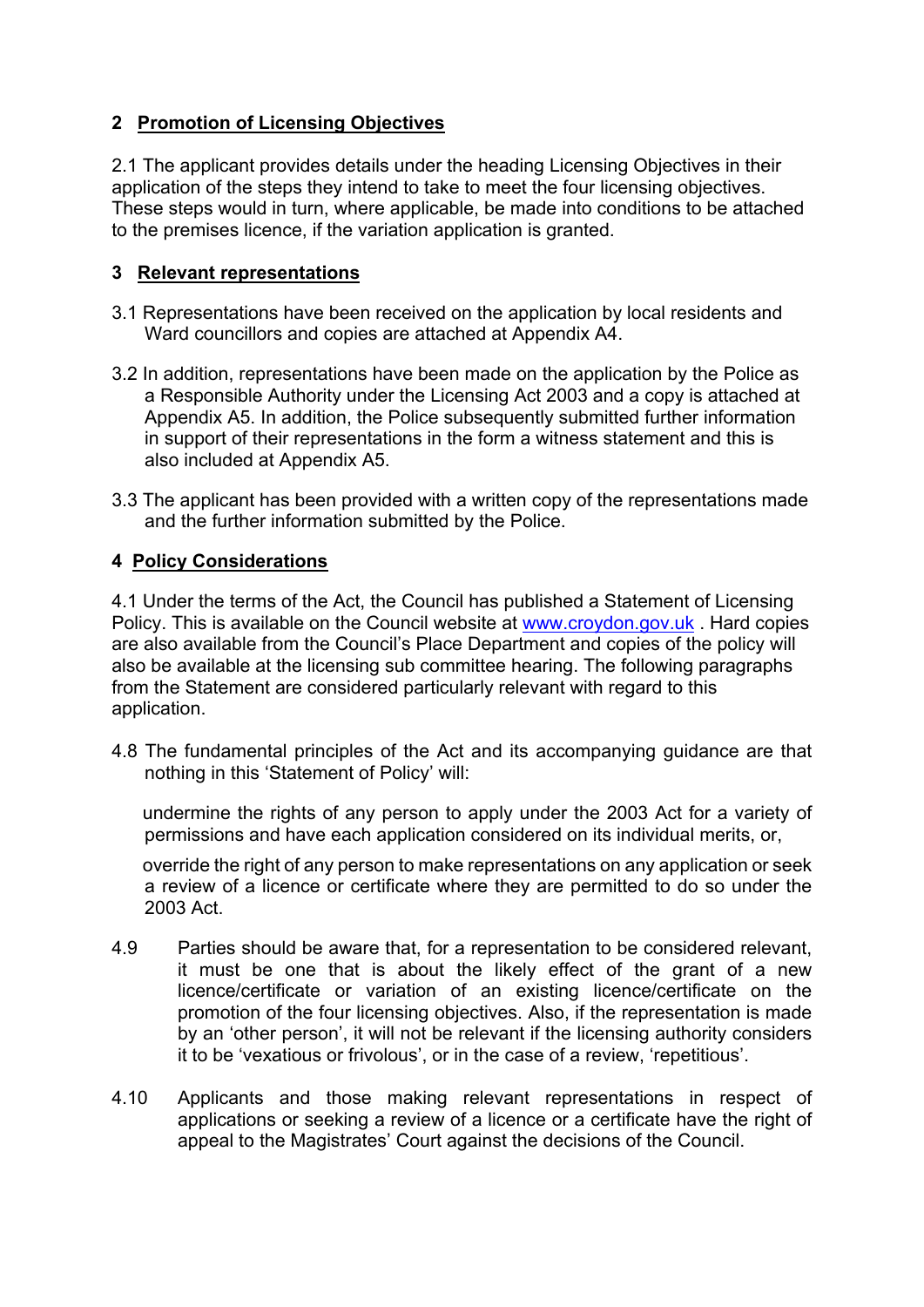- 4.11 In considering all licence/certificate applications, the Council will take into account the character of the surrounding area, the impact of the licence/certificate on that area and the nature and character of the operation.
- 4.12 As part of any application for a premises licence/club premises certificate or a variation to an existing licence/certificate, applicants are required to submit an 'Operating Schedule', which must include the steps proposed to promote the Licensing Objectives set out in paragraph 2.2.
- 4.13 Part 5 of this Statement gives guidance to applicants on some of the matters they may wish to consider when preparing their Operating Schedules.
- 4.14 Licensing is about permitting activities but also ensuring the responsible management of licensed premises, qualifying clubs and temporary events within the terms of the 2003 Act, and conditions are likely to be attached to licences, certificates and permissions that will cover matters which are within the control of individual licensees.
- 4.15 However, the Council acknowledges that it can only impose conditions where relevant representations have been received on an application and that such conditions must be considered necessary for the promotion of the licensing objectives. Where no relevant representations have been made, the application will be granted by the licensing authority in terms consistent with the applicants operating schedule.
- 4.16 When considering these conditions, the Council will primarily focus on the direct impact of the activities taking place at licensed premises on members of the public living, working or engaged in normal activity in the area concerned.

### **NEED and CUMULATIVE IMPACT**

- 4.17 The Council will not take 'need' into account when considering an application, as this concerns 'commercial demand' and is a matter for the planning process and the market.
- 4.18 However, the Council recognises that a significant number and type of licensed premises in a particular area may lead to problems of crime, disorder and nuisance and notes that in accordance with the Statutory Guidance to the Act, their cumulative impact on the promotion of the licensing objectives is a proper matter for the Council to consider. For example, national analysis of alcohol sales data (sales in the on and off trade) has shown a positive association at local authority level between off-trade sales and alcohol-specific hospital admissions.
- 4.19 Where the Council recognises that there is such a cumulative effect it will consider adopting a specific Cumulative Impact Policy for that area, if this is shown to be necessary. Reducing availability, affordability and attractiveness are some of the most effective ways to reduce alcohol-harm and related crime.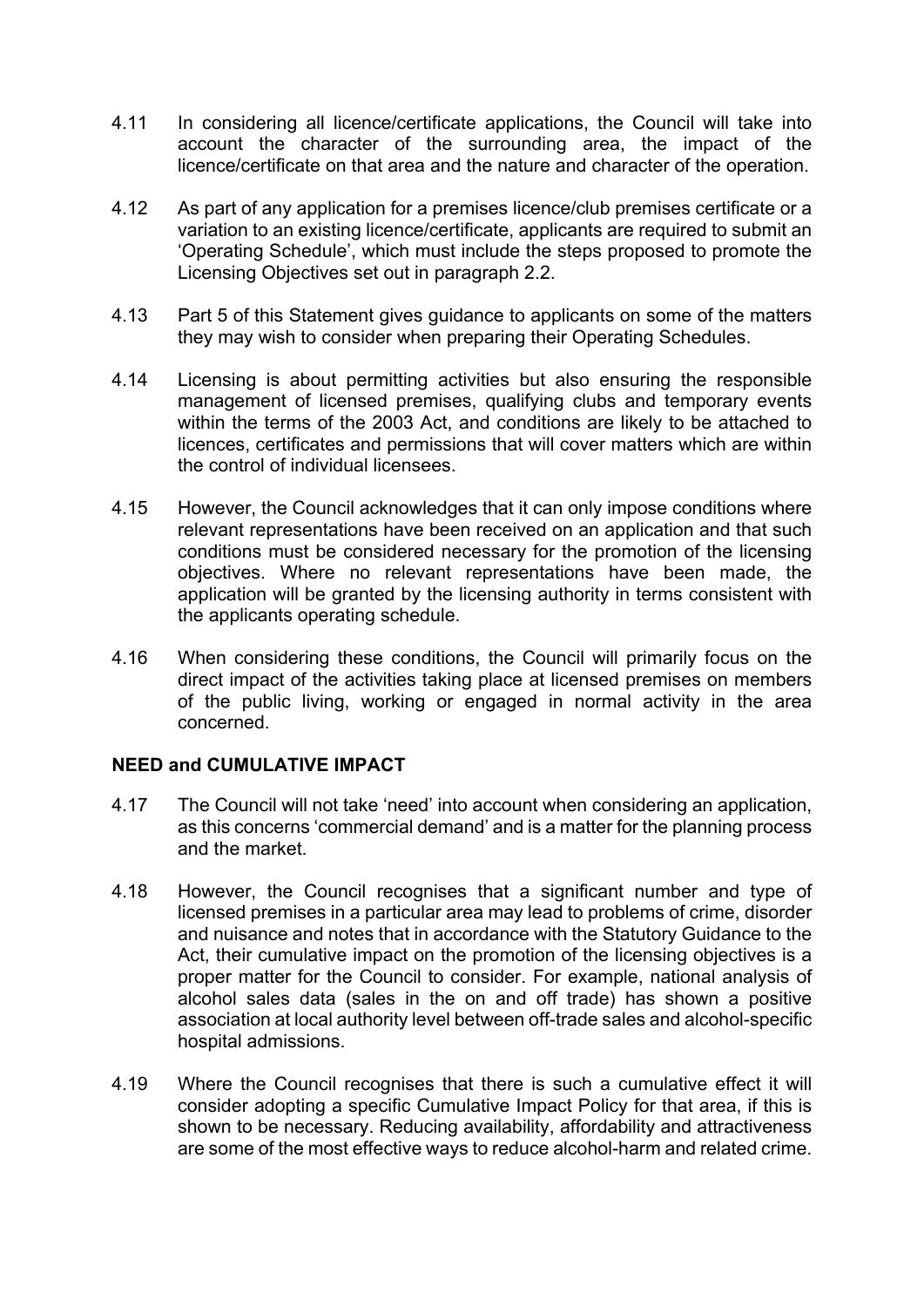- 4.20 In these circumstances, the Council may consider that the imposition of conditions is unlikely to address the apparent problems and may consider the adoption of a special policy whereby there will be a presumption that new premises licence or club premises certificate applications, or applications to materially vary a premises licence, will be refused. A material variation may be, for example, an increase in permitted hours or to add a licensable activity onto a premises licence.
- 4.21 Based on the Statutory Guidance to the Act, in deciding whether to adopt such a Policy in an area, the Council will consider the following:
	- local crime and disorder statistics, including statistics on specific types of crime and crime hotspots
	- statistics on local anti-social behaviour offences
	- the density and number of current premises selling alcohol
	- Alcohol use and misuse in Croydon's population
	- Claimants of benefits due to alcoholism
	- Alcohol specific hospital admissions for under 18's
	- Ambulance incidents and dispatches
	- Alcohol related road traffic accidents
	- Statistics on alcohol related emergency attendances and hospital admissions
	- **Mortality**
	- Complaints recorded by the local authority
	- Evidence from local councillors and
	- Evidence obtained through local consultation.
- 4.22 There are concerns about parts of the borough which experience high levels of alcohol related crime and alcohol related hospital admissions and where it is clear that the density of shops selling alcohol for consumption off the premises is significantly higher than in other parts of the borough.
- 4.23 As a result, the Council has considered it appropriate to designate, the following four areas within Croydon as being subject to a special Cumulative Impact Policy in respect of off licences and shops and supermarkets selling alcohol off the premises:
	- i. Along the Brighton Road; South End; High Street, George Street corridor, from the Royal Oak Centre on Brighton Road, Purley to the junction of George Street and Cherry Orchard Road in Central Croydon
	- ii Along the London Road/Streatham High Road corridor, in 3 sections; from the junction of London Road and Tamworth Road in West Croydon to the j/w Canterbury Road; from the j/w Broughton Road to the j/w Melrose Avenue and; from the j/w Northborough Road to the borough boundary with London Borough of Lambeth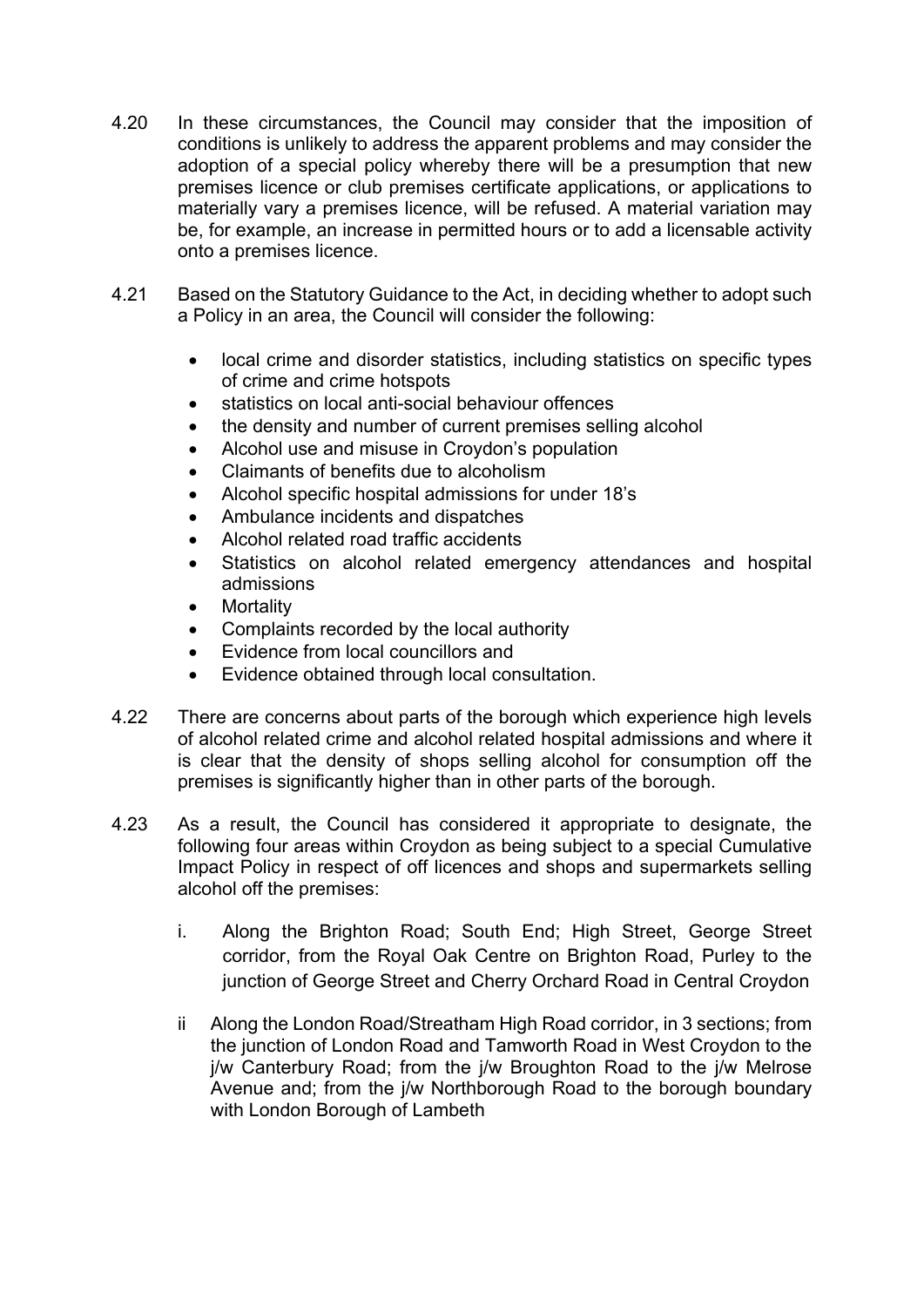- iii Along the Brigstock Road and High Street, Thornton Heath corridor, from the junction of Brigstock Road and London Road in Thornton Heath to the junction of High Street, Thornton Heath and Whitehorse Lane
- iv Along the length of Central Parade, New Addington
- 4.24 The effect of a Cumulative Impact Zone Policy for each of the areas listed above is that where relevant representations are received on any new applications for a premises licence to sell alcohol off the premises, or on a material variation to an existing such premises licence there will be a presumption under the special policy that the application will be refused. A material variation would be, for example, an increase in permitted hours for the sale of alcohol or to add the sale of alcohol off the premises as a licensable activity to the premises licence.
- 4.25 The Cumulative Impact Policy is intended to be strict, and will only be overridden in genuinely exceptional circumstances. However, the Licensing Authority will not apply these policies inflexibly. It will always consider the individual circumstances of each application; even where an application is made for a proposal that is apparently contrary to policy.
- 4.26 It is not possible to give a full list of examples of when the council may treat an application as an exception. However, in considering whether a particular case is exceptional, the Licensing Authority will consider the reasons underlying the policy.
- 4.27 The Licensing Authority will not consider a case to be exceptional merely on the grounds that the premises have been or will be operated within the terms of the conditions on the licence, or that are or will be generally well managed because of the reputation or good character of the licence holder or operator. This is expected in the conduct of all licensed premises. Moreover, licences are for premises and can be easily transferred to others who intend to operate within the scope of the licence and its conditions.
- 4.28 The Council will review the special policies regularly to see whether they have had the effect intended and whether they are still needed or whether they need expanding.
- 4.29 The Council will not use these policies solely:
	- As the grounds for removing a licence when representations are received about problems with existing licensed premises, or,
	- To refuse modifications to a licence, except where the modifications are directly relevant to the policy, for example where the application is for an extension in permitted hours or to add a licensable activity.
- 4.30 The Council recognises though that where no relevant representations are made in relation to an application in a cumulative impact area, the application must be granted in terms consistent with the applicants operating schedule.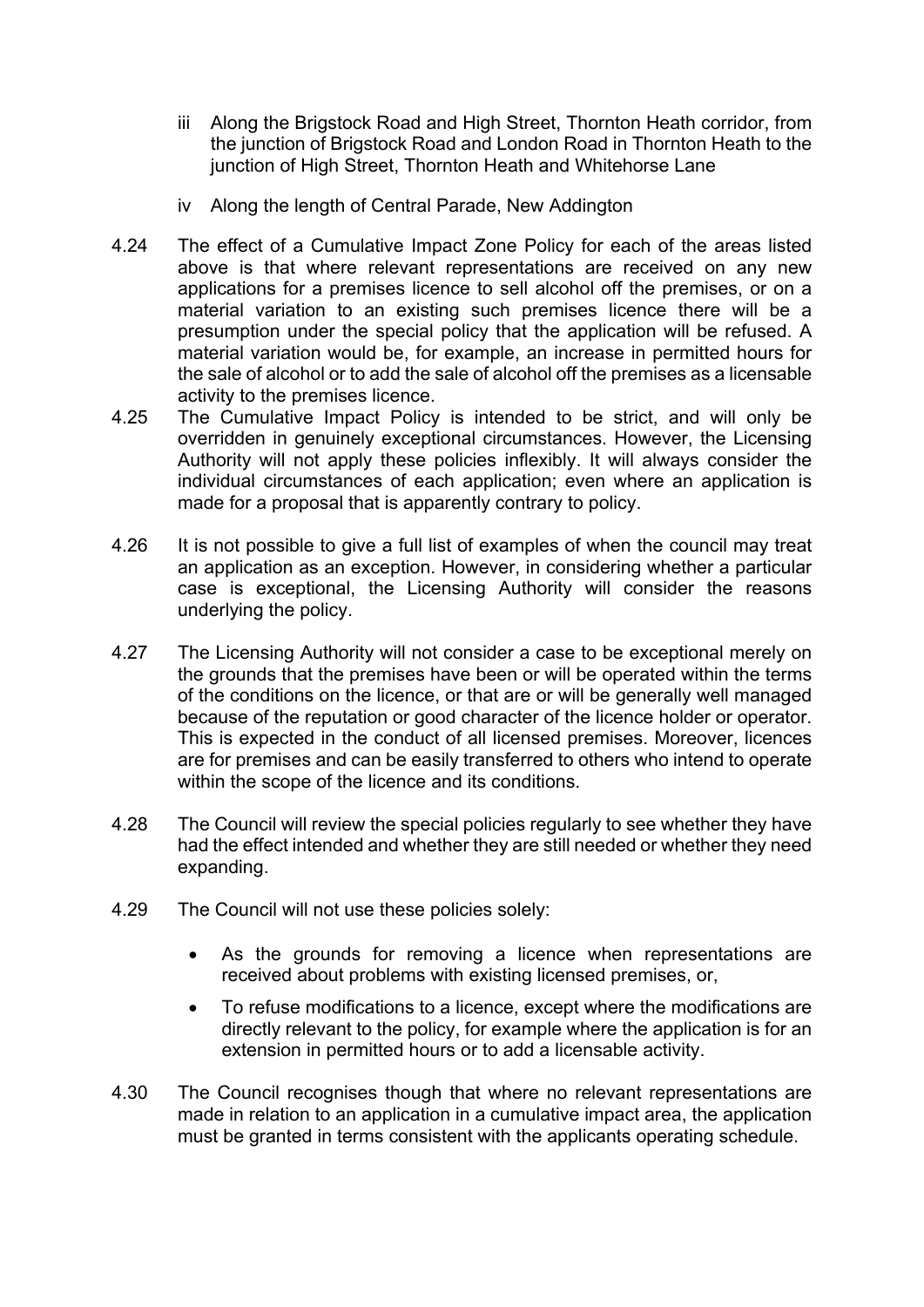- 4.31 The Council recognises that the diversity of premises selling alcohol, serving food and providing entertainment covers a wide range of contrasting styles and characteristics and will have full regard to those differences and the differing impact these will have on the local community.
- 4.32 Where an application is made for a new or transfer and variation of a licence, in respect of premises that have closed and been unused and that closure was to a relevant extent as a consequence of crime and disorder and/or nuisance issues at the premises, the Council would expect the applicant to make clear in their operating schedule how they will ensure the crime and disorder and public nuisance objectives will be met, bearing in mind any previous crime and disorder/nuisance concerns there may have been.
- 4.33 It therefore also recognises that, within the Cumulative Impact Policy areas, it may be able to approve licences that are unlikely to add significantly to the existing problems, and will consider the circumstances of each individual application on its merits.
- 4.34 In addition to the cumulative impact zones listed above, the Council is aware of concerns amongst responsible authorities and residents about the number of shops licensed to sell alcohol for consumption off the premises in certain other areas of the borough and the impact they may be having on crime and disorder. It is not intended at this time to introduce cumulative impact zones in these areas, however, they will be monitored and assessed regularly and should concerns increase, consideration will given to formally identifying them as cumulative impact zones. For the time being, those areas will be classed as special stress areas and they are as follows:
	- High Street & Portland Road, South Norwood<br>• Lower Addiscombe Road
	- Lower Addiscombe Road
- 4.35 The Council acknowledges that the licensing function cannot be used for the general control of anti-social behaviour by individuals once they are beyond the direct control of the licensee of any premises concerned and that apart from the licensing function, there are a number of other measures available for addressing issues of unruly behaviour that can occur away from licensed premises.
- 4.36 In recognising the importance of such measures, the Council will continue to seek further improvements to those already achieved in respect of planning controls and working in partnership with local businesses and transport operators on a number of measures to create a safe and clean environment in the following areas:
	- Provision of extensive CCTV and radio communication systems
	- Improvements to street lighting
	- Rubbish collection and street cleaning
	- Provision of better late night bus, tram, rail and taxi/minicab services
	- Provision of Police Officers/street and litter wardens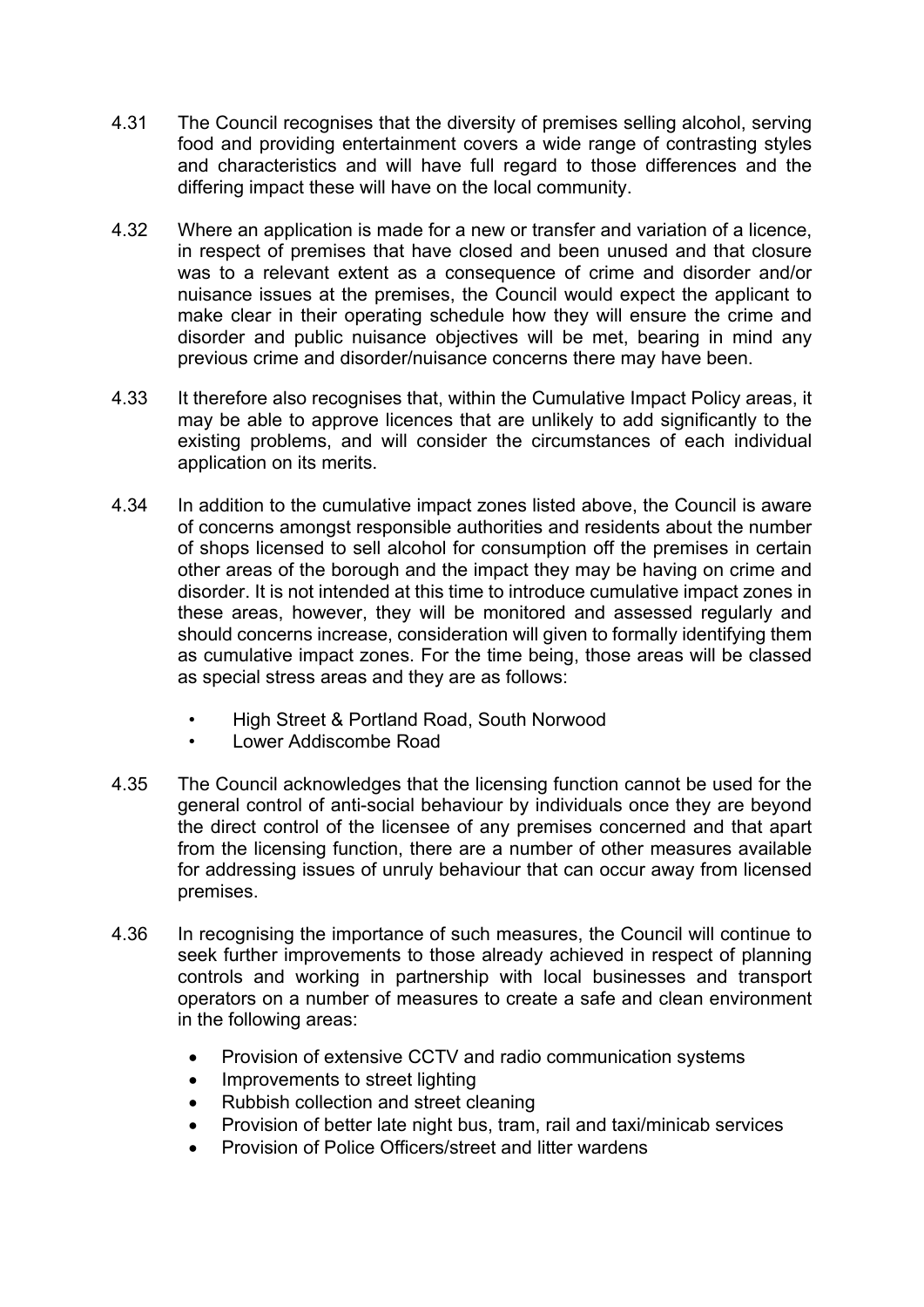- Designation of areas within the borough, as part of a Public Space Protection Order, where alcohol may not be consumed publicly and monitoring the possible need for future designations in other parts of the borough\*
- Working in partnership with Croydon Borough Police on law enforcement issues relating to disorder and anti-social behaviour. These include the use of powers to issue fixed penalty notices, prosecuting those selling alcohol to people who are underage and/or drunk, confiscating alcohol from adults and children in designated areas and instant closure of licensed premises or temporary events on the grounds of disorder, or likelihood of disorder or excessive noise from the premises
- Working in partnership with Licensees and expecting them to support existing and future agreed measures set up to promote the strategic objectives for crime and disorder reduction within the Borough
- Acknowledging the powers of the police or other responsible authorities, or a local resident or business under the 2003 Act, to seek a review of the licence or certificate

\*Would existing licence/certificate holders and new applicants please note that a number of areas within the borough of Croydon are to lie within Public Space Protection Orders (PSPO's) that may control the consumption of alcohol in public areas. Please contact the Council's licensing team if you wish to discuss how such orders may affect licensed premises.

# 5. LICENSING OBJECTIVES and OPERATING SCHEDULES

- 5.1.1 The following sections set out the Council's Policy relating specifically to the four Licensing Objectives:
	- the prevention of crime and disorder
	- public safety
	- the prevention of public nuisance
	- the protection of children from harm
- 5.1.2 In each section the Council defines its intended outcome and lists the factors that may influence achieving that particular objective, but because of the wide variety of premises and activities to which this Policy applies, the lists provided are not exhaustive. Applicants will know their premises best and will be expected to address all aspects relevant to the individual style and characteristics of their premises and events.
- 5.1.3 Further, each section lists possible control measures to assist applicants, but again these lists are not exhaustive. Also, many of the control measures achieve more than one Objective but have not been listed under each Objective and applicants do not need to mention a control measure more than once in their Operating Schedule.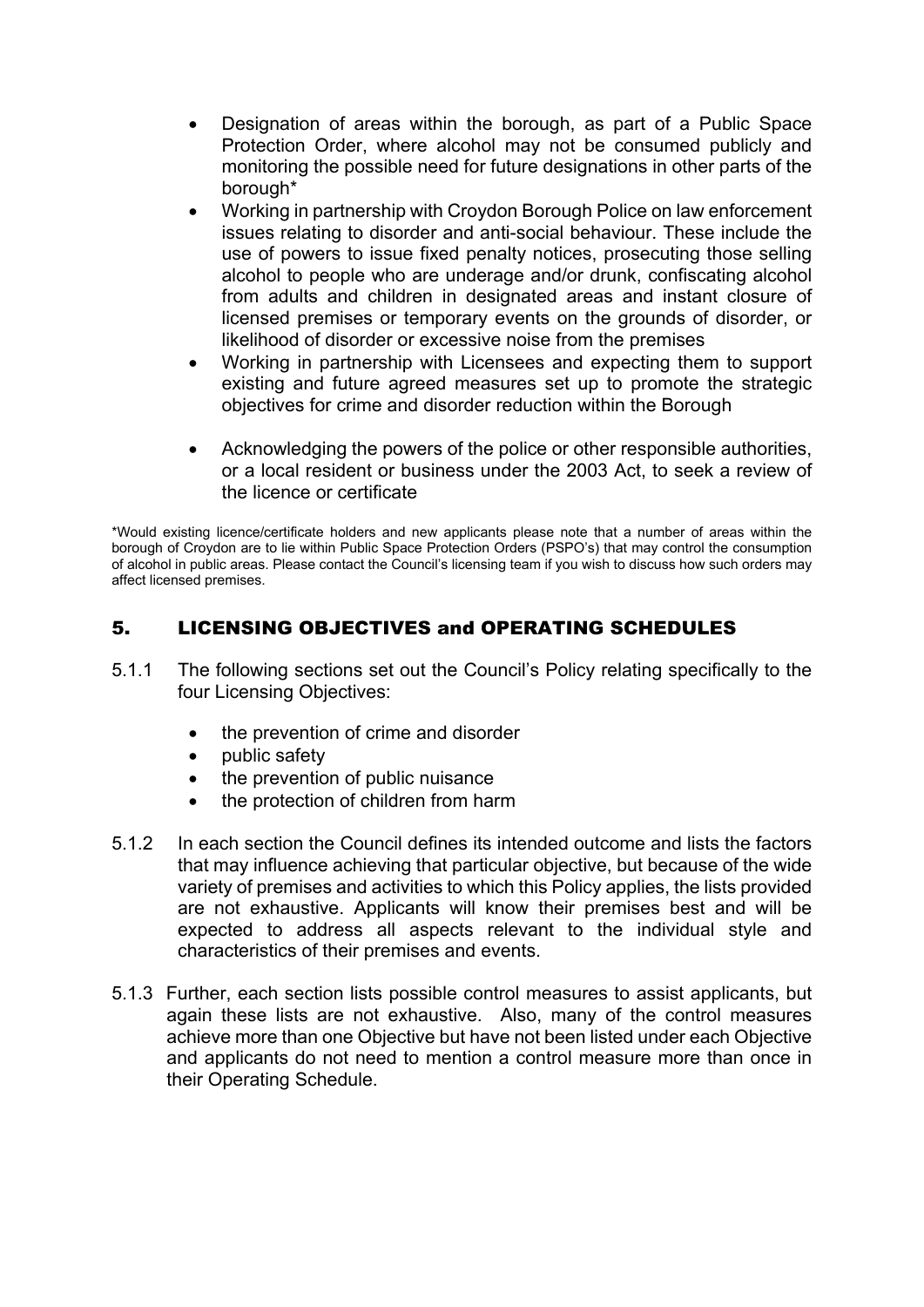### 5.2 Crime and Disorder

- 5.2.1 Croydon Council is committed to reducing crime and disorder within the Borough and creating an environment where people feel safe.
- 5.2.2 In addition to the requirements under the 2003 Act for the Council to promote the licensing objective of preventing crime and disorder, it also has a duty under Section 17 of the Crime and Disorder Act 1998 to do all it reasonably can to prevent crime and disorder in the Borough.
- 5.2.3 Licensed premises, especially those offering late night/early morning entertainment, alcohol and/or refreshment, can be a source of crime and disorder problems.
- 5.2.4 The Council considers that the promotion of the Licensing Objective to prevent crime and disorder also places a responsibility on licence holders to work in partnership to achieve this Objective.
- 5.2.5 The Council will expect applicants to demonstrate in their Operating Schedule that suitable and sufficient measures have been identified and will be implemented and maintained so as to minimise or prevent crime and disorder in and around the vicinity of their premises and events.
- 5.2.6 The Licensing Authority recommends that for certain events, a comprehensive

risk assessment is undertaken by premises licence applicants & holders to

ensure that crime and disorder and public safety matters are identified and

addressed. For larger public events, including those in open spaces and for

premises that wish to stage promotions or events, the Licensing Authority

recommends that licence applicants and holders address Risk Assessment

and post event debrief processes in their application operating schedule/event

planning.

5.2.7 Applicants and premises licence holders may wish to engage the services of suitably trained individuals or companies to assist them in this risk assessment process. In addition, they may seek guidance and advice from the Licensing Authority or the Metropolitan Police regarding the process, although the responsibility for undertaking the risk assessment remains with the Applicant/Premises License holder as neither body is able to actually undertake such risk assessments for applicants/licence holders. Applicants and premises licence holders are also reminded that the Licensing Authority is not able to recommend the services of a particular individual or company for this purpose.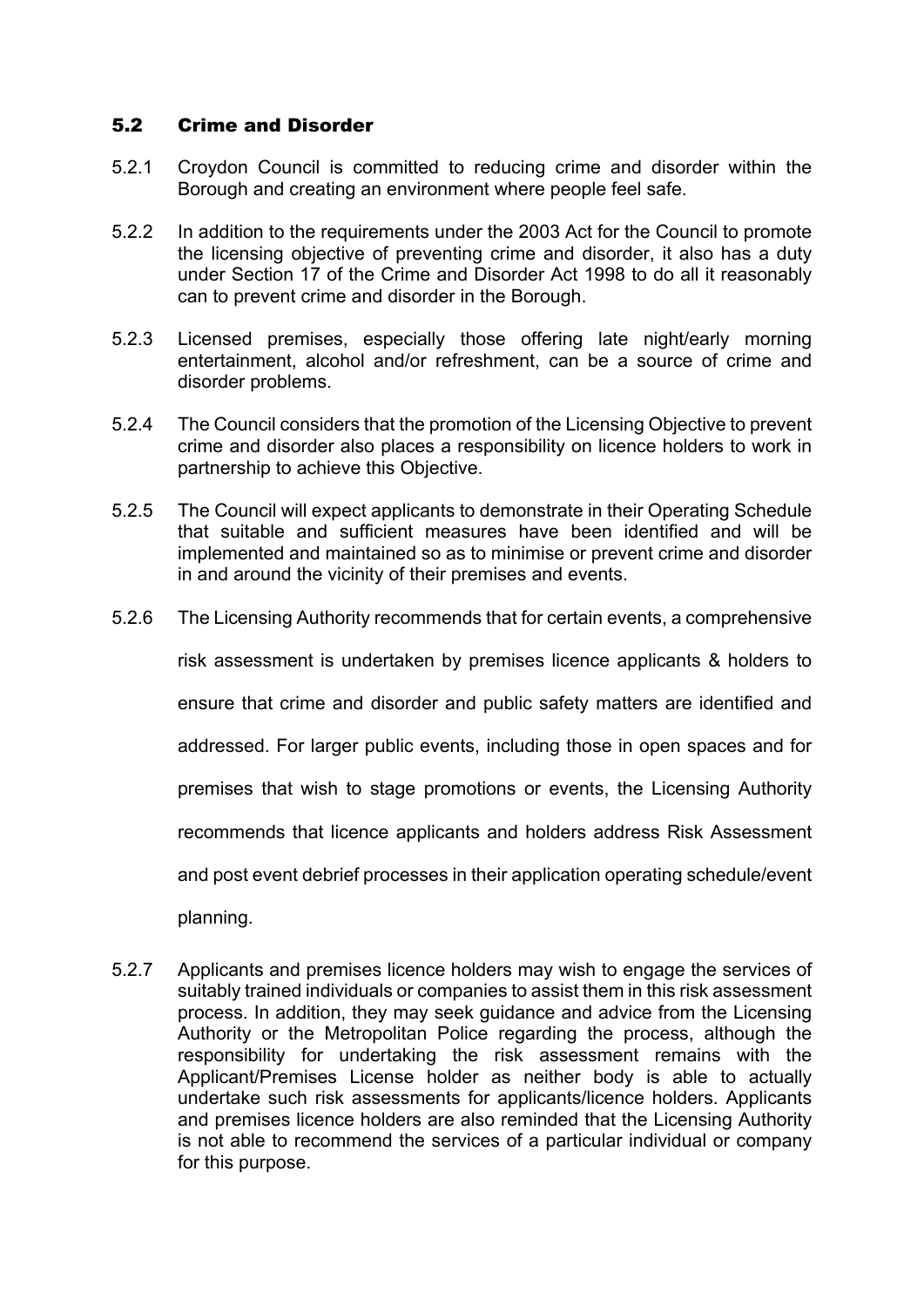- 5.2.8 Drugs, violence, anti social behaviour and theft of customers property are examples of crime and disorder issues which may be addressed by the following examples of recommended management practice being included in operating schedules, having due regard to the type of premises and/or activities:
	- effective and responsible management and supervision of the premises, including associated open areas, appropriate storage of alcohol, discouraging loitering/consuming alcohol outside the premises, ensuring opening hours are adhered to
	- participation in responsible management schemes such as the 'Best Bar None' accreditation/award scheme
	- appropriate instruction, training and supervision of those employed or engaged to prevent incidents of crime and disorder
	- adoption of existing and future best practice guidance (e.g. Safer Clubbing, the National Alcohol Harm Reduction Toolkit and other recognised codes of practice including those relating to drinks' promotions, i.e. The Point of Sale Promotions published by the British Beer and Pub Association and cheap drinks deals/Happy Hours)
	- acceptance of accredited 'proof of age' documentation, as recognised by the Council in consultation with the Police
	- maintaining appropriate signage and a refusals log
	- employment of sufficient SIA licensed door staff, i.e. within nationally accepted standards
	- provision of toughened or plastic glasses
	- provision of secure deposit boxes for confiscated items as recognised by the Council in conjunction with the Police
	- provision of litter bins and security measures, such as lighting outside premises
	- Other schemes including only purchasing alcohol from authorised wholesalers, not selling certain alcohol types/strengths (e.g. high strength beers/ciders or single cans above 6% ABV), restricting sales on certain alcohol types (e.g. miniature spirits), allowing a 'track and trace' identifier on products so Police/Trading Standards can identify which offlicence seized alcohol is from, signing up to local responsible retailer schemes
	- Provision of closed circuit television, with cameras covering relevant internal and external areas (including beer gardens) and entrances/exits to premises
	- Note: As this Policy applies to a wide range of premises and activities, the above list will not be applicable in all cases and in some cases additional matters may need addressing.
- 5.2.9 Additionally, when preparing their Operating Schedules, applicants are recommended to seek advice from the Council Licensing Team and Croydon Police Licensing and/or Crime Prevention Officers, as well as taking into account, as appropriate, local planning and transport policies, and, tourism, cultural and crime prevention strategies.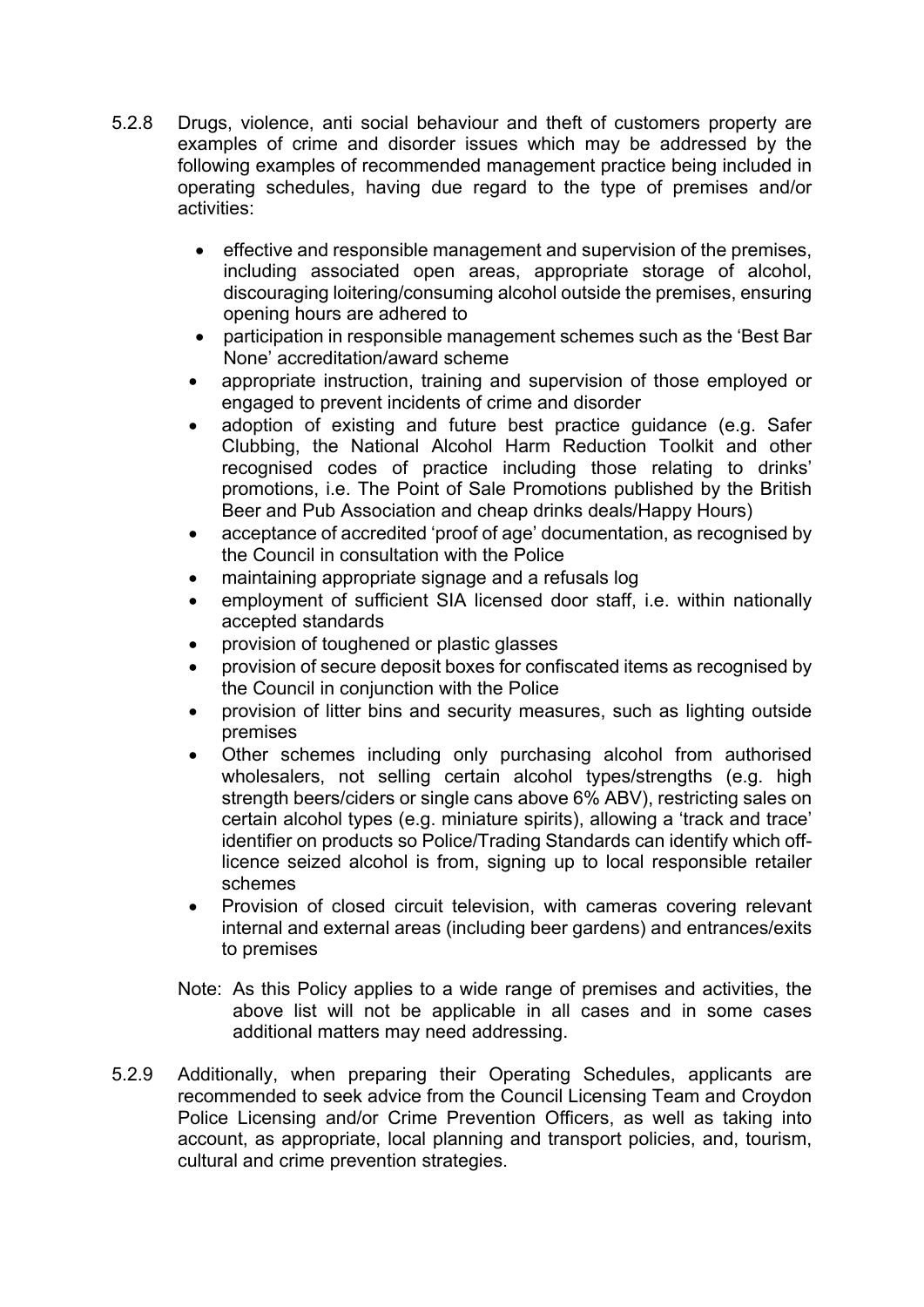5.2.10 Where relevant representations have been made, the Council will consider attaching conditions to licences and permissions to deter and prevent crime and disorder both inside and immediately outside the premises.

# 5.3 Public Safety

- 5.3.1 The Council is committed to ensuring that the safety of any person visiting or working in licensed premises is not compromised. To this end, applicants will be expected to demonstrate in their Operating Schedule that suitable and sufficient measures have been identified and will be implemented and maintained to ensure public safety, relevant to the individual style and characteristics of their premises and events.
- 5.3.2 The 2003 Act covers a wide range of premises that require licensing, including, cinemas, concert halls, theatres, nightclubs, public houses, off licences, cafés/restaurants, fast food outlets/takeaways and sometimes open spaces.
- 5.3.3 Each of these types of premises present a mixture of different risks, with many common to most premises and others unique to specific operations. These will range from fire safety, including fire precautions and means of escape arrangements in all types of premises, to the use of scenery and pyrotechnics in theatres and special lighting effects in night clubs.
- 5.3.4 It is essential that premises are constructed or adapted and operated so as to acknowledge and safeguard occupants against these risks.
- 5.3.5 The following examples of influencing factors are given to assist applicants when addressing the issue of public safety during the preparation of their Operating Schedule:
	- the number of people attending the premises
	- the condition, design and layout of the premises, including the means of escape in case of fire
	- the nature of the activities to be provided, in particular the sale of alcohol and including whether those activities are of a temporary or permanent nature
	- the hours of operation and hours of opening if different
	- customer profile (i.e. age, mobility)
	- the use of special effects such as strobe lighting, lasers, pyrotechnics, smoke machines, foam machines etc.
- 5.3.6 Public safety issues may be addressed by the following examples of recommended management practice being included in operating schedules, having due regard to the type of premises and/or activities:
	- effective and responsible management of premises
	- provision of a sufficient number of people employed or engaged to secure the safety of everyone attending the premises or event, i.e. number of door supervisors within nationally accepted standards (and having SIA accreditation where necessary)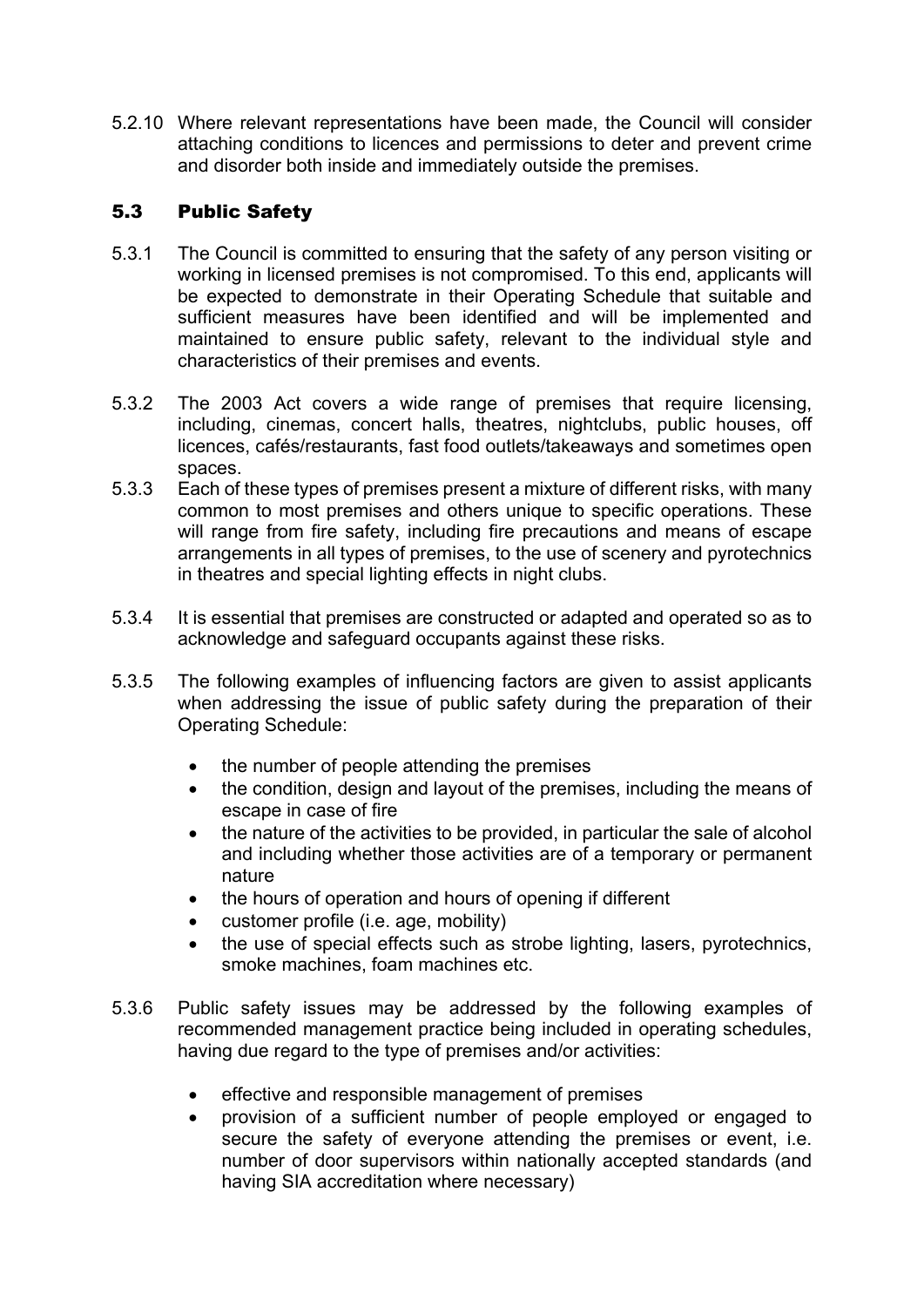- appropriate instruction, training and supervision of those employed or engaged to secure the safety of everyone attending the premises or event
- suitable customer-care policies for assisting lone customers taken ill or injured etc. at the premises
- provision of effective CCTV in and around premises
- provision of toughened or plastic glasses
- implementation of crowd management measures
- regular testing (and certification where appropriate) of procedures, appliances, systems etc. pertinent to safety codes and standards

Note: As this Policy applies to a wide range of premises and activities, the above list will not be applicable in all cases and in some cases additional matters may need addressing.

- 5.3.8 Additionally, when preparing their Operating Schedules, applicants are recommended to seek advice from the Council's Health and Safety Officers and the London Fire Brigade.
- 5.3.9 The Council will consider attaching Conditions to licences and permissions to promote public safety.

# 5.4 Prevention of Public Nuisance

- 5.4.1 The Council recognises the need to protect the amenities of people living, visiting and working in the vicinity of licensed premises, whilst balancing the rights of businesses to develop.
- 5.4.2 Licensed premises, especially those operating late at night and in the early hours of the morning, can give rise to a range of public nuisances which may impact adversely on local communities.
- 5.4.3 These concerns mainly relate to noise and disturbance, light pollution, noxious smells, litter and anti-social behaviour and due regard will be taken on the impact these may have.

### **LICENSING HOURS**

- 5.4.4 The Council will generally deal with the issue of licensing hours having due regard to the individual merits of each application, considering the potential for nuisance associated with the style, characteristics and activities of the business and examining any steps that might reduce the risk of nuisance.
- 5.4.5 The Council recognises that longer licensing hours for the sale of alcohol will avoid concentrations of people leaving premises at the same time, which is necessary to reduce the potential for friction at late night fast food outlets, taxi ranks/minicab offices and other sources of transport that can lead to disorder and disturbance.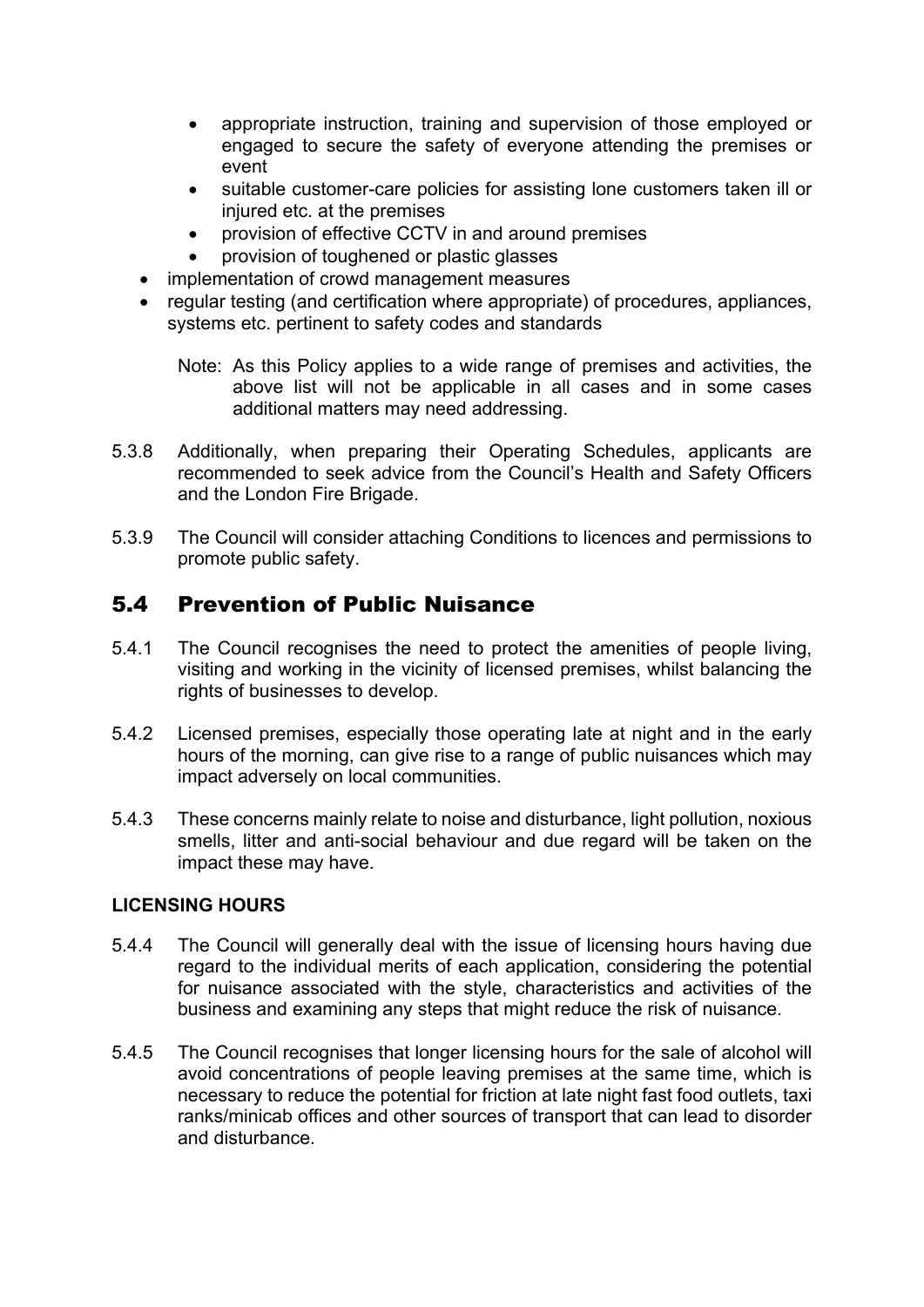- 5.4.6 The Council will not set fixed trading hours within designated areas ("zoning") as it recognises this could lead to significant movements of people across boundaries at particular times seeking premises opening later and would lead to the peaks of disorder and disturbance the Council is trying to avoid. Additionally, this would seemingly treat residents in one area less favourably than those in another.
- 5.4.7 However, although the Council will treat each case on its individual merits, generally it will not grant permission for licensable activities beyond 2330 hours on Sundays to Thursdays and Midnight on Fridays and Saturdays in respect of public houses situated in areas having denser residential accommodation. The Council would expect good reasons to be given to support any application for extensions beyond these hours, including addressing possible disturbance to residents and local parking. Additionally, in these areas, consideration will be given to imposing stricter conditions in respect of noise control.

# **SHOPS, STORES AND SUPERMARKETS**

- 5.4.8 The Council acknowledges that the Guidance issued under section 182 of the Licensing Act 2003 states that shops, stores and supermarkets should normally be free to provide sales of alcohol for consumption off the premises at any times when the retail outlet is open for shopping unless there are good reasons, based on the licensing objectives, for restricting those hours.
- 5.4.9 However, there is local concern about crime and disorder associated with shops licensed to sell alcohol off the premises. Accordingly, while the Council will treat each case on its individual merits there will be a presumption that permitted hours for the sale of alcohol will be restricted to between 8am and 11.30pm on Sunday to Thursday and 8am to midnight on Friday and Saturday in respect of shops in residential areas or within one of the four relevant Cumulative Impact Zones where representations are made by the police and/or local residents and where premises are shown to be a focus of crime, disorder or nuisance. Applications to vary the permitted hours for the sale of alcohol off the premises within the above hours shall similarly be treated on their merits

# **PREVENTION OF PUBLIC NUISANCE - GENERALLY**

- 5.4.10 The Council will expect applicants to demonstrate in their Operating Schedule that they have identified satisfactory measures and will implement and maintain these so as to prevent public nuisance, having due regard to the style, characteristics and activities of their particular premises and events and of the locality.
- 5.4.11 The following examples of influencing factors are given to assist applicants when addressing the issue of the prevention of public nuisance during the preparation of their Operating Schedule:
	- the location of the premises and proximity to residential or other noise sensitive premises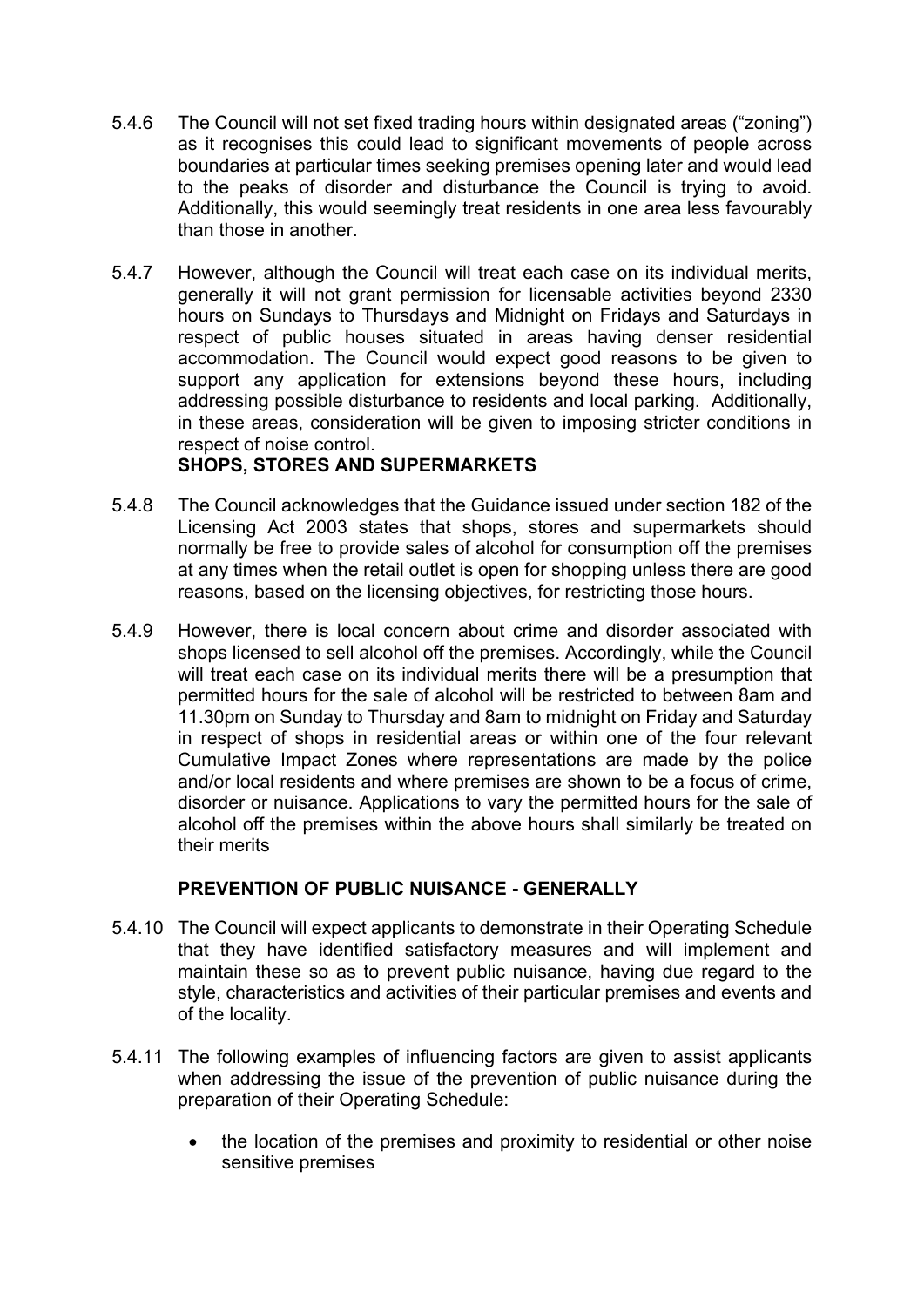- effective and responsible management and supervision of the premises and associated open areas
- the hours of opening
- the nature of the activities to be provided and their location within the premises, the customer profile, whether the activities are temporary or permanent and whether they are to be held inside or outside
- the design and layout of the premises and in particular the presence of noise limiting features
- the number of people attending the premises
- the availability of public transport
- a 'wind down' period between the end of the licensable activities and the closure of the premises
- a 'last admission time' policy
- 5.4.12 Public nuisance issues may be addressed by the following examples of recommended management practice being included in operating schedules, having due regard to the type of premises and/or activities:
	- effective and responsible management and supervision of the premises, including any outside areas
	- appropriate instruction, training and supervision of staff to prevent public nuisance
	- adoption of current best practice quidance (i.e. Good Practice Guide on the Control of Noise from Pubs and Clubs produced by the Institute of Acoustics), including designing shop fronts so as to limit noise nuisance from premises, i.e. from opening windows or continental-style concertina doors
	- control of opening hours for all or part (i.e. garden areas) of the premises – including other times when deliveries take place/rubbish and bottles are binned – and the operation of generating plant and equipment
	- installation of acoustic insulation, suitably controlled, sited and silenced ventilation or air conditioning systems and sound insulation and limiting devices
	- managing people, including staff and traffic, arriving and leaving the premises, including patrolling entrance queues
	- managing the departure of customers
	- liaising with transport providers
	- siting and operation of necessary external lighting, including security lighting, with the possible nuisance to nearby properties
	- suitable arrangements for collection and disposal of litter, including bottles, so as to minimise disturbance to nearby properties
	- no flyposting of events/careful distribution of flyers, including by promoters
	- effective ventilation systems to prevent nuisance from odour
	- Note: As this Policy applies to a wide range of premises and activities, the above list will not be applicable in all cases, and in some cases additional matters may need addressing.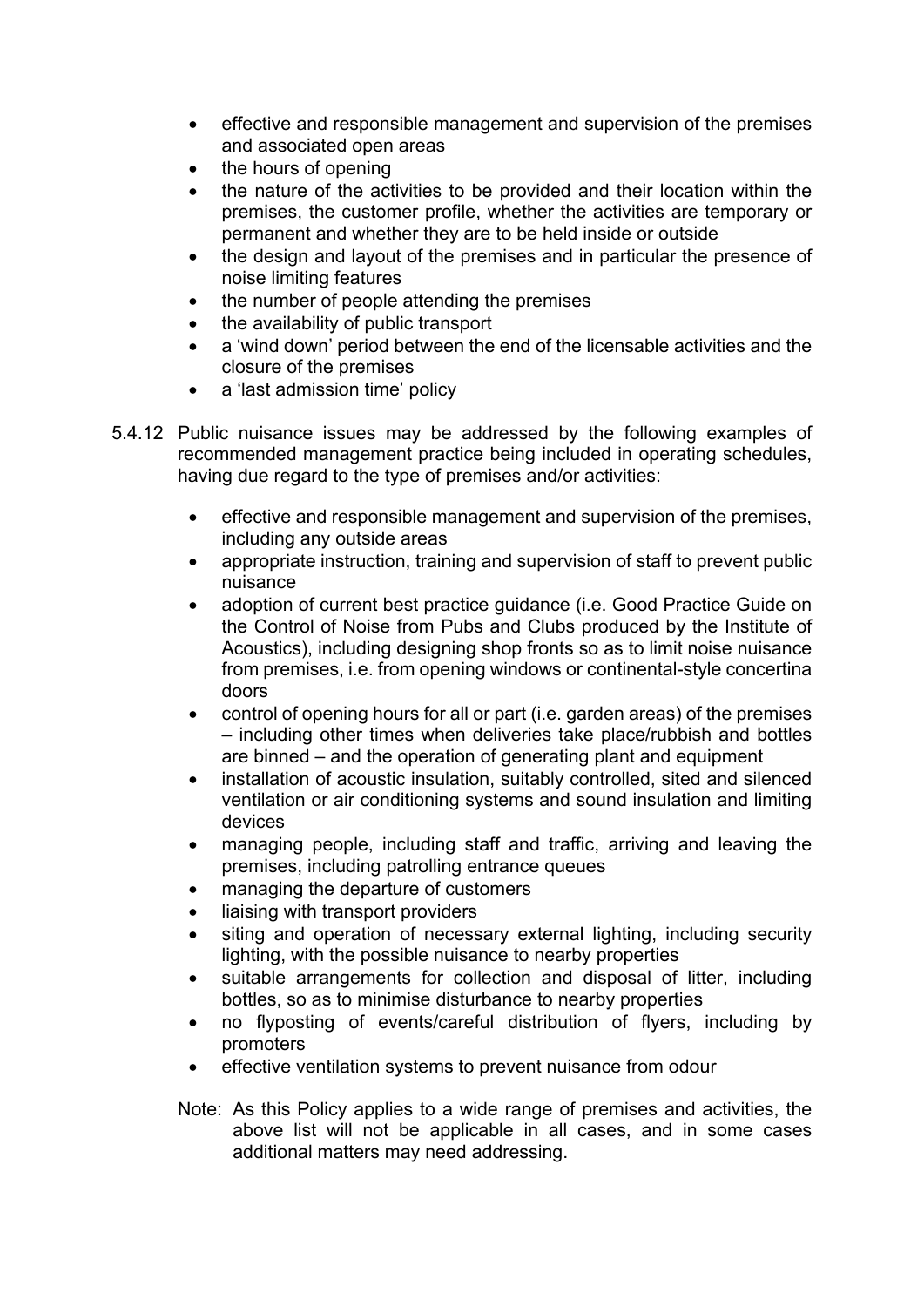- 5.4.13 Additionally, when preparing their Operating Schedules applicants are recommended to seek advice from Council Pollution Enforcement Officers.
- 5.4.14 The Council will consider attaching Conditions to licences and permissions to prevent public nuisance.

# 5.5 Protection of Children from Harm

### **ACCESS TO LICENSED PREMISES**

- 5.5.1 The wide range of premises that require licensing means that children can be expected to visit many of these, often on their own, to buy food and/or for entertainment.
- 5.5.2 Although the 2003 Act details certain age and/or time limitations on the admission of accompanied or unaccompanied children to certain types of licensed premises, the Council recognises that additional limitations may have to be considered where it appears necessary to protect them from physical, moral or psychological harm.
- 5.5.3 The Council will consider the merits of each application before deciding whether to impose conditions limiting the access of children to individual premises.
- 5.5.4 While no policy can anticipate every situation, the following are examples of premises that will raise concern:
	- where entertainment or services of an adult or sexual nature is commonly provided;
	- where there have been convictions of members of the current staff at the premises for serving alcohol to minors or with a reputation for underage drinking;
	- with a known association with drug taking or dealing;
	- where there is a strong element of gambling on the premises (but not, for example, the simple presence of a small number of cash prize gaming machines); and
	- where the supply of alcohol for consumption on the premises is the exclusive or primary purpose of the services provided at the premises.
	- 5.5.5 When dealing with a licence application where limiting the access of children is considered necessary, the Council may consider any of the following options, in combination where appropriate:
		- limitations on the hours when children may be present;
		- limitations on the exclusion of the presence of children under certain ages when particular specified activities are taking place;
		- limitations on the parts of premises to which children might be given access;
		- age limitations (below 18);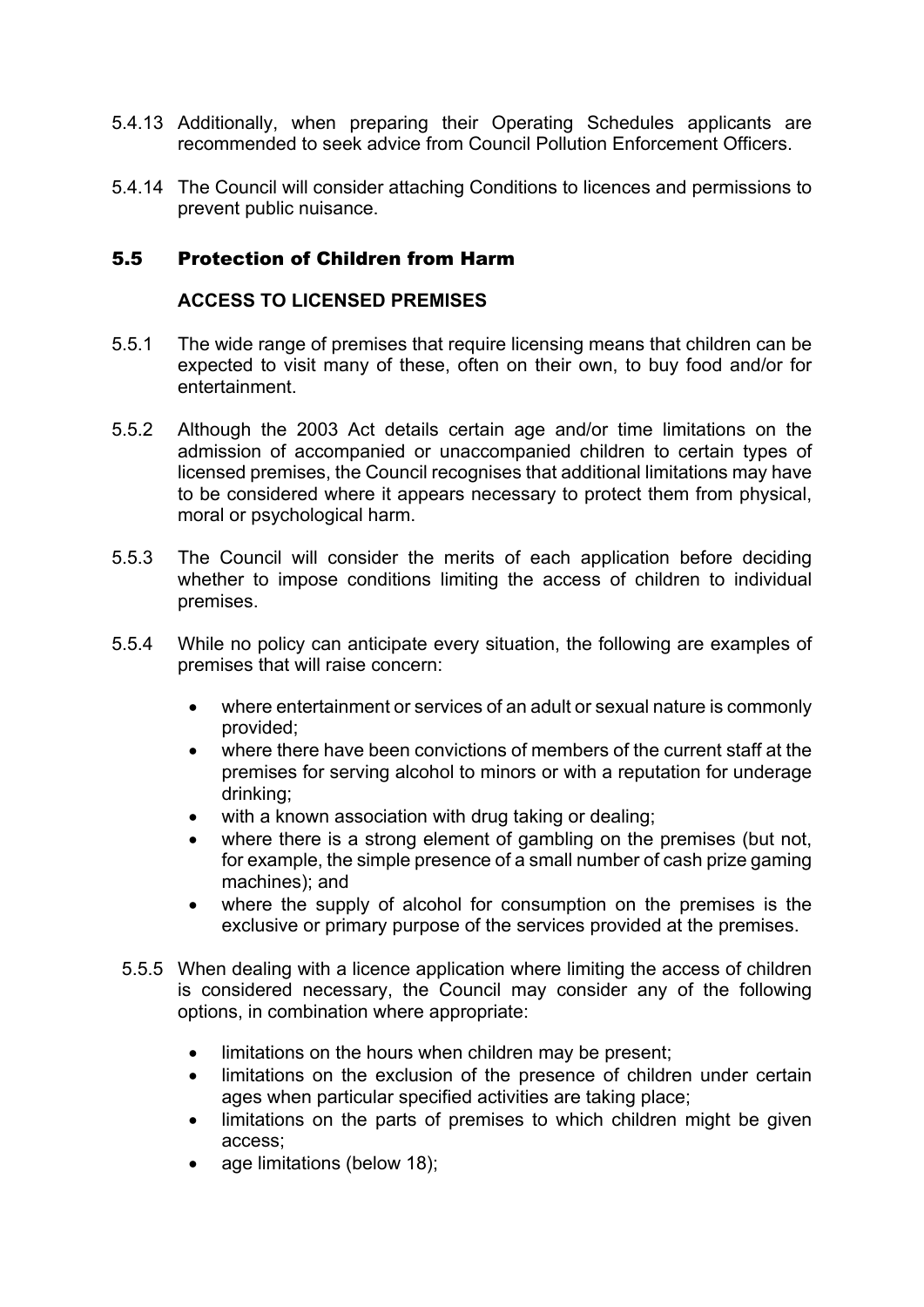- requirements for an accompanying adult (including for example, a combination of requirements which provide that children under a particular age must be accompanied by an adult); and
- full exclusion of people under 18 from the premises when any licensable activities are taking place.
- 5.5.6 The Council will not impose conditions on licences or certificates requiring that children be admitted to any premises and, where no limitation is imposed, this will be left to the discretion of the individual licensee. However, where applicants volunteer prohibitions and limitations in their operating schedules and no relevant representations have been made to the Council, these will become conditions attached to the licence/certificate conditions and will be enforceable as such.

### **RESPONSIBLE AUTHORITY**

5.5.8 The Council recognises the Croydon Children's Safeguarding Board and any successor groups to be the 'responsible authority' competent to advise on matters relating to the 'protection of children from harm', and to whom copies of applications should be sent.

### **CHILDREN IN LICENSED PREMISES – GENERALLY**

- 5.5.13 The Council will expect applicants to demonstrate in their Operating Schedule that suitable and sufficient measures have been identified and will be implemented and maintained to protect children from harm, having due regard to the style, characteristics and activities of their particular premises and/or events.
- 5.5.14 Whilst children may be adequately protected from harm by the action taken to protect adults, they may also need special consideration and no policy can anticipate every situation. Applicants should consider the following influencing factors, for which there is the potential for children to be exposed, when addressing the issue of protecting children from harm during the preparation of their Operating Schedule:
	- drugs, drug taking or drug dealing
	- gambling
	- activities of an adult or sexual nature
	- incidents of violence or disorder
	- environmental pollution such as noise or smoke
	- special hazards such as falls from heights
	- opportunities to purchase, acquire or consume alcohol
	- Note: A number of these factors are listed in more details in paragraph 5.5.6, but as this Policy applies to a wide range of premises and activities, the above list will not be applicable in all cases, and in some cases additional matters may need addressing.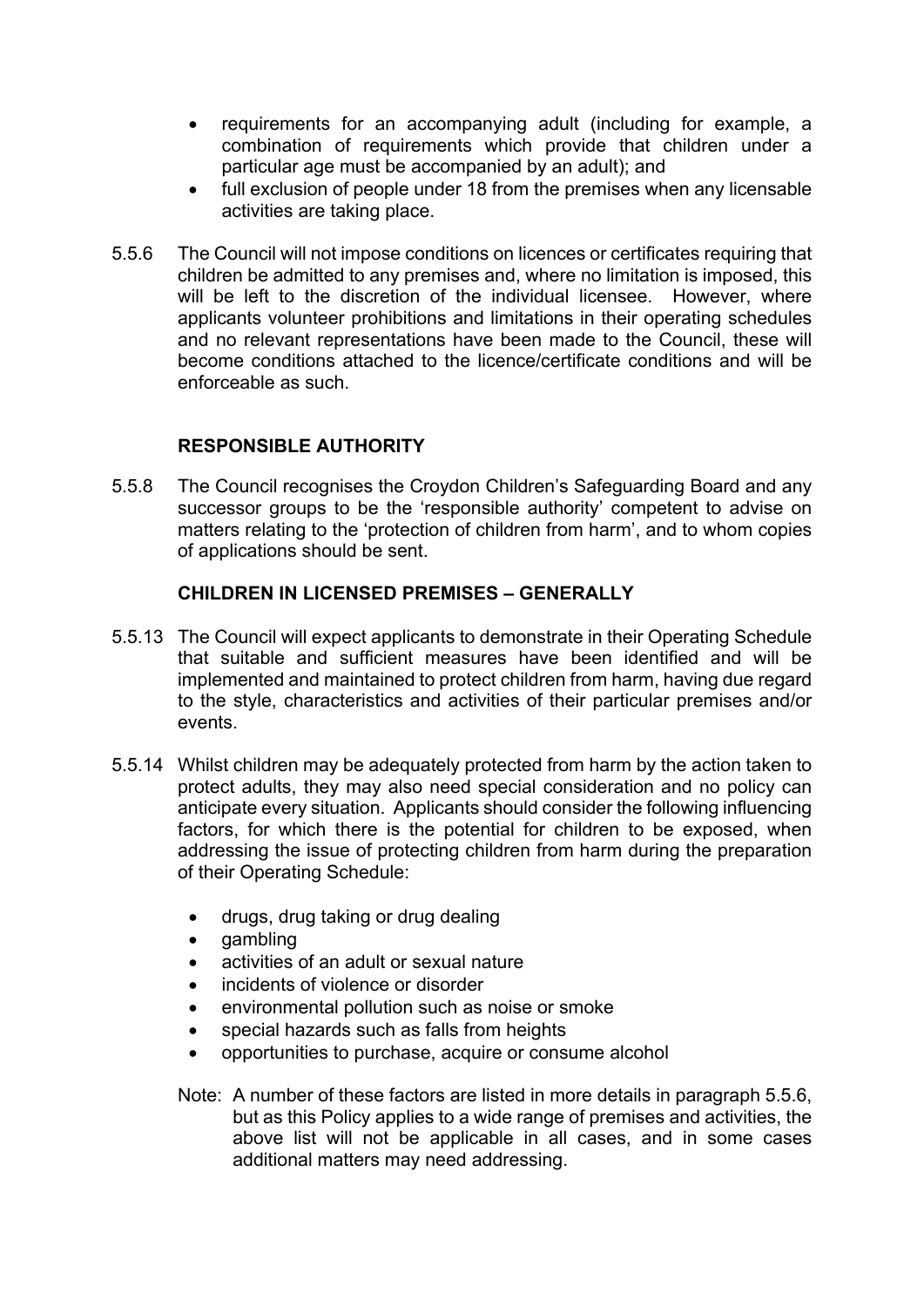- 5.5.15 Protection of children from harm issues may be addressed by the following examples of recommended management practice being included in operating schedules, having due regard to the type of premises and/or activities:
	- effective and responsible management of premises
	- provision of a sufficient number of people employed or engaged to secure the protection of children, including child performers, from harm
	- appropriate instruction, training and supervision of those employed or engaged to secure the protection of children from harm
	- adoption of best practice guidance (Public Places Charter)
	- limitations on the hours when children may be present in all or parts of the premises
	- limitations or exclusions by age when certain activities are taking place
	- imposition of requirement for children to be accompanied by an adult
	- appropriate instruction and training for counter staff in the prevention of underage sales, including acceptance of accredited 'proof of age' identification, such as a photo card driving licence, a passport, a citizens card, a validate card or a scheme which carries the PASS hologram logo and keeping a 'refusal' book.
- 5.5.16 Additionally, when preparing their Operating Schedules, applicants are recommended to seek advice from Council Licensing and Child Protection Officers.
- 5.5.17 The Council will consider attaching Conditions to licences and certificates to protect children from harm.
- 5.5.18 While the Council expects Licence holders to comply with the law, the 2003 Act details a number of specific offences designed to protect children in licensed premises and the Council will work closely with the police to ensure the appropriate enforcement of the law, especially relating to the underage sale and supply of alcohol to children.

# 6. INTEGRATING STRATEGIES and AVOIDING DUPLICATION

- 6.1 There are many stakeholders in the leisure industry covering a wide range of disciplines and although their strategies are not always directly related to the promotion of the licensing objectives, they often indirectly impact upon them.
- 6.2 The Council therefore acknowledges the importance of co-ordinating and integrating these policies, strategies and initiatives and will maintain multidisciplinary working groups to ensure its licensing policy integrates with local crime prevention, planning, transport, tourism, race equality schemes and cultural strategies, as well as any other plans relating to the management of the town centre and the night-time economy.

### **CRIME PREVENTION**

6.3 Conditions attached to Licences and Certificates will, so far as possible, reflect local crime prevention strategies. Examples of such conditions can be found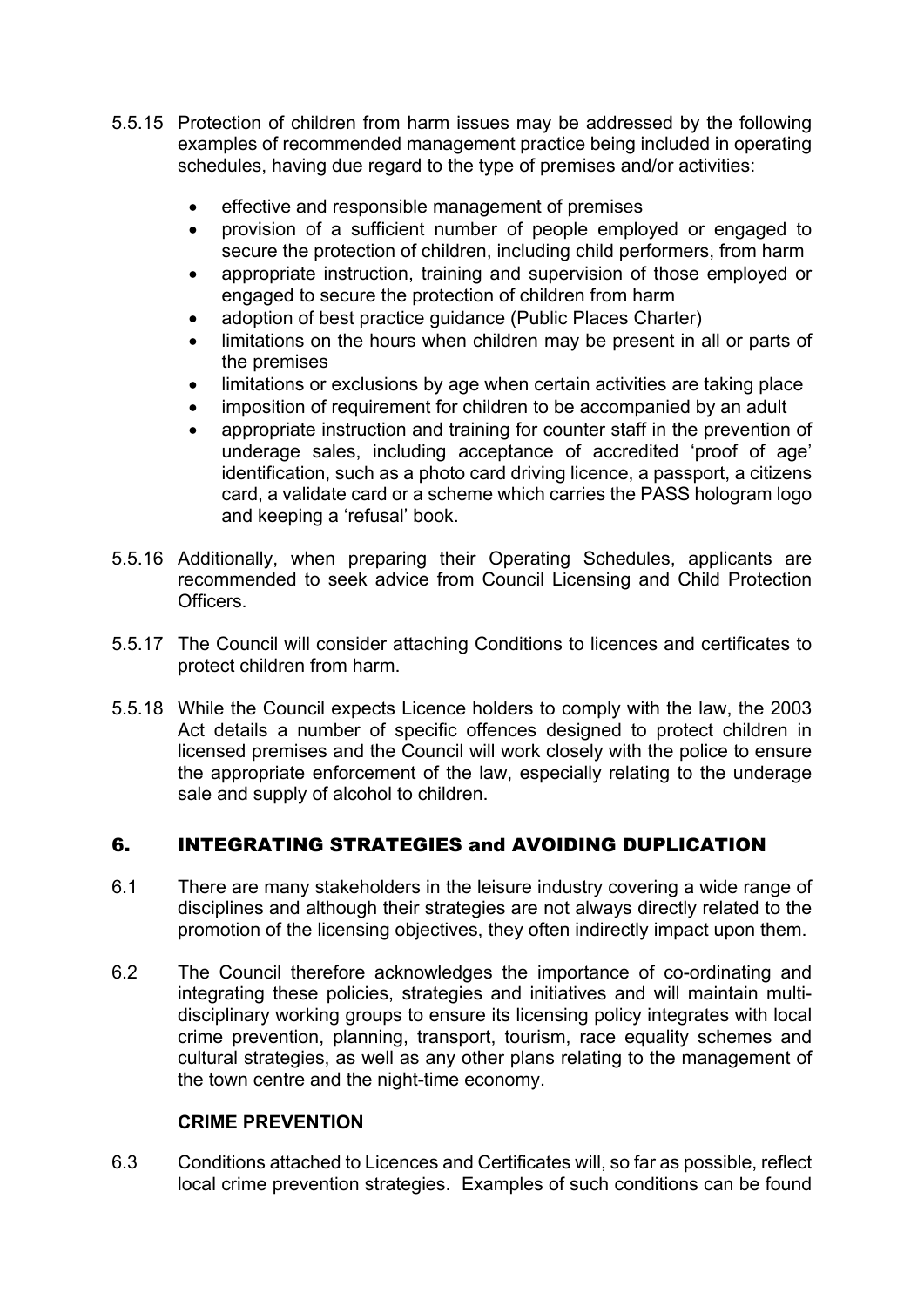in the Pool of Conditions relating to prevention of crime and disorder contained in the Statutory Guidance to the Act.

# **CULTURAL STRATEGIES**

- 6.4 The Council will make arrangements to monitor the impact of licensing on regulated entertainment, particularly live music, ensuring that only necessary, proportionate and reasonable licensing conditions impose any restrictions on such events.
- 6.5 Where there is any indication that such events are being deterred by licensing requirements, the statement of licensing policy will be examined to see if the situation might be reversed.

### **PLANNING AND BUILDING CONTROL**

- 6.8 The Council recognises that there should be a clear separation of the planning, building control and licensing regimes in order to avoid duplication and inefficiency.
- 6.9 Licensing applications will not be a re-run of the planning application and will not cut across decisions made by the planning committee or permissions granted on appeal.
- 6.10 The Council will however expect applications for premises licences or for a variation to an existing premises licence at permanent commercial premises to be from businesses having the relevant planning consent for the property concerned. In addition, persons submitting temporary event notices should ensure the premises in question has the requisite planning consent for the proposed activities and hours of operation. Where this is not the case, applicants will be expected to show good reason why the premises do not have planning permission.
- 6.11 The Croydon Local Plan sets out the criteria that will be used to assess planning applications for any changes of use that require planning permission. Some changes of use do not require planning permission but an application for prior approval may be required to ascertain whether there are matters related to the change of use that do require planning permission. Applicants should contact the Council's Development Management service at [development.management@croydon.gov.uk](mailto:development.management@croydon.gov.uk) with any enquiries related to planning applications or the prior approval process.
- 6.12 Any application for planning permission will be expected to take into account the impact of noise and fumes (and other forms of potential nuisance) on neighbouring premises and to provide details of any mitigating measures, as applicable.
- 6.13 The Council will ensure that if requested, reports will be sent from the licensing committee to the planning committee advising them of the situation regarding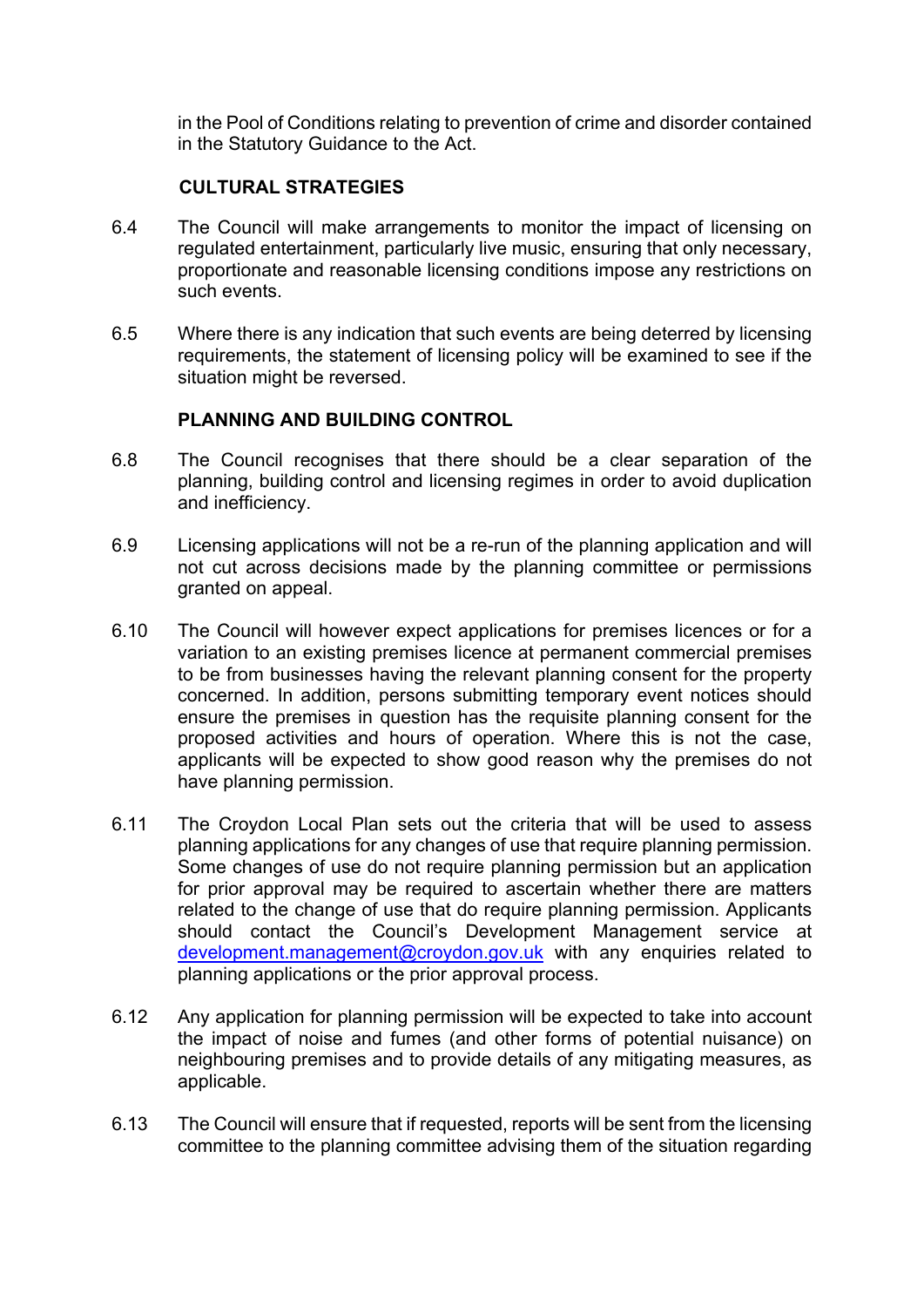licensed premises in Croydon, including the general impact of alcohol related crime and disorder, to assist them in their decision-making.

# **ADVANCING EQUALITY**

- 6.14 The Council recognises its legal obligation under the Equality Act 2010 to eliminate unlawful discrimination, harassment and victimisation, advance equality of opportunity and foster good relations between people who share a characteristic and those who don't.
- 6.15 The Council will assess and consult on the likely impact and monitor for any adverse impact on the advancement of equality which may arise as a result of this Policy Document and will publish the results.

### **DUPLICATION**

- 6.16 The Council will, so far as possible, avoid duplication with other legislation and regulatory regimes that already place obligations on employees and operators, e.g. the Health and Safety at Work etc. Act 1974, the Environmental Protection Act 1990, the Regulatory Reform Fire Safety Order 2005 and the Equality Act 2010 in respect of accessibility for disabled people.
- 6.17 Conditions relating to public safety will only be attached to premises licences and club premises certificates where considered necessary for the promotion of that licensing objective and not covered by any other legislation and where regulations do not cover the unique circumstances of certain licensable activities in specific premises.
- 6.18 The Council acknowledges that bingo clubs are dealt with under the Gambling Act 2005 and will have due regard to the relevant advice regarding duplicating licence conditions which has been given under both this legislation and the 2003 Act when dealing with applications relating to alcohol, regulated entertainment or late night refreshment under the 2003 Act.

# 9. STANDARDISED CONDITIONS

9.1 Where Conditions are properly attached to licences or certificates they will be tailored to the individual style and characteristics of the particular premises and events concerned.

# 10. ENFORCEMENT

10.1 It is essential that licensed premises are maintained and operated so as to ensure the continued promotion of the licensing objectives and compliance with the specific requirements of the 2003 Act and it is the responsibility of premises licence holders and designated premises supervisors (where applicable) to ensure this happens and that regulatory compliance is maintained. The Council and its partners will make arrangements to monitor premises and take appropriate enforcement action to ensure this but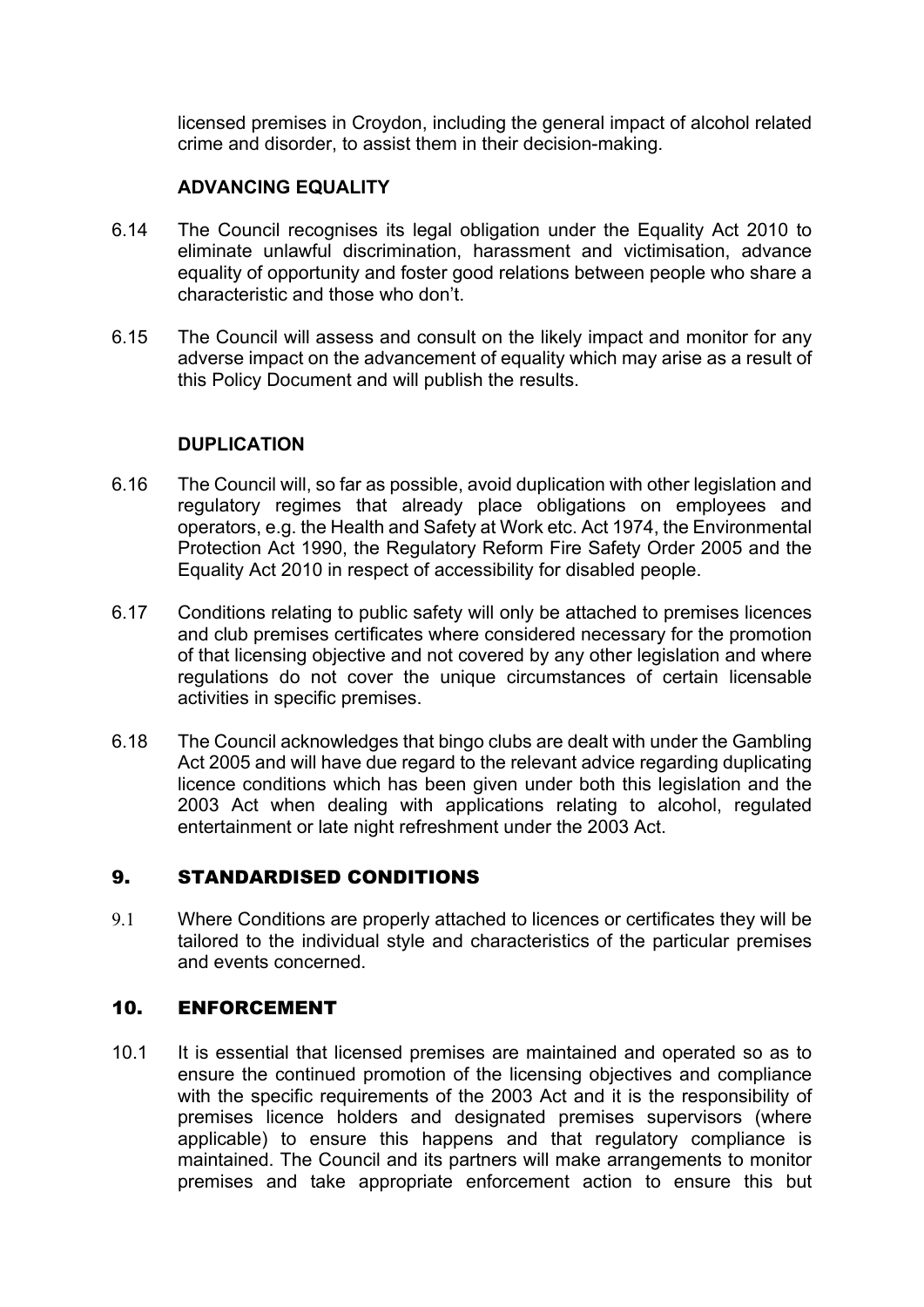enforcement action should be considered to be the last resort and such intervention should not be necessary where premises are operated & managed effectively.

- 10.2 Each of the Responsible Authorities under the Act may make representations on an application or seek a review of a premises licence/club premises certificate, based on concerns around any of the licensing objectives. That said, it is anticipated that specific responsible authorities will take a central advisory & enforcement role, as necessary, with regard to relevant licensing objectives, for example –
	- Prevention of crime and disorder Police
	- Prevention of Public Nuisance Council Environmental Health (Pollution) Team and the Planning Department
	- Public Safety Council Food & Safety Team or HSE (as applicable) and the LFB
	- Protection of Children from Harm Croydon Children's Safeguarding Board, Police and the Trading Standards Team
- 10.3 Under the London Borough of Croydon Licensing Act 2003 Enforcement Protocol, originally approved by the Council's substantive Licensing Committee on 21 June 2006, using the principles of risk assessment, the Council will work closely with the responsible authorities in enforcing licensing law and inspecting licensed premises. This should ensure that resources are more effectively concentrated on problem and high risk premises. This Protocol shall be reviewed, through a separate process to this policy review in the coming months and an updated version shall be available from the Council Licensing Team and posted on the Council's website.
- 10.4 The Council will carry out its regulatory functions in accordance with good enforcement practice and particular regard will be had to fundamental principles. In that regard, Enforcement shall be:
	- Targeted
	- **•** Consistent
	- Transparent
	- Proportionate
	- Necessary

Any enforcement activity shall be undertaken in a fair, open and consistent manner in conformity with the above principles.

The Home Office has produced Statutory Guidance under Section 182 of the Licensing Act 2003. The following paragraphs from the Guidance are re produced below to assist the sub committee  $-$ 

10.8 The licensing authority may not impose any conditions unless its discretion has been engaged following receipt of relevant representations and it is satisfied as a result of a hearing (unless all parties agree a hearing is not necessary) that it is